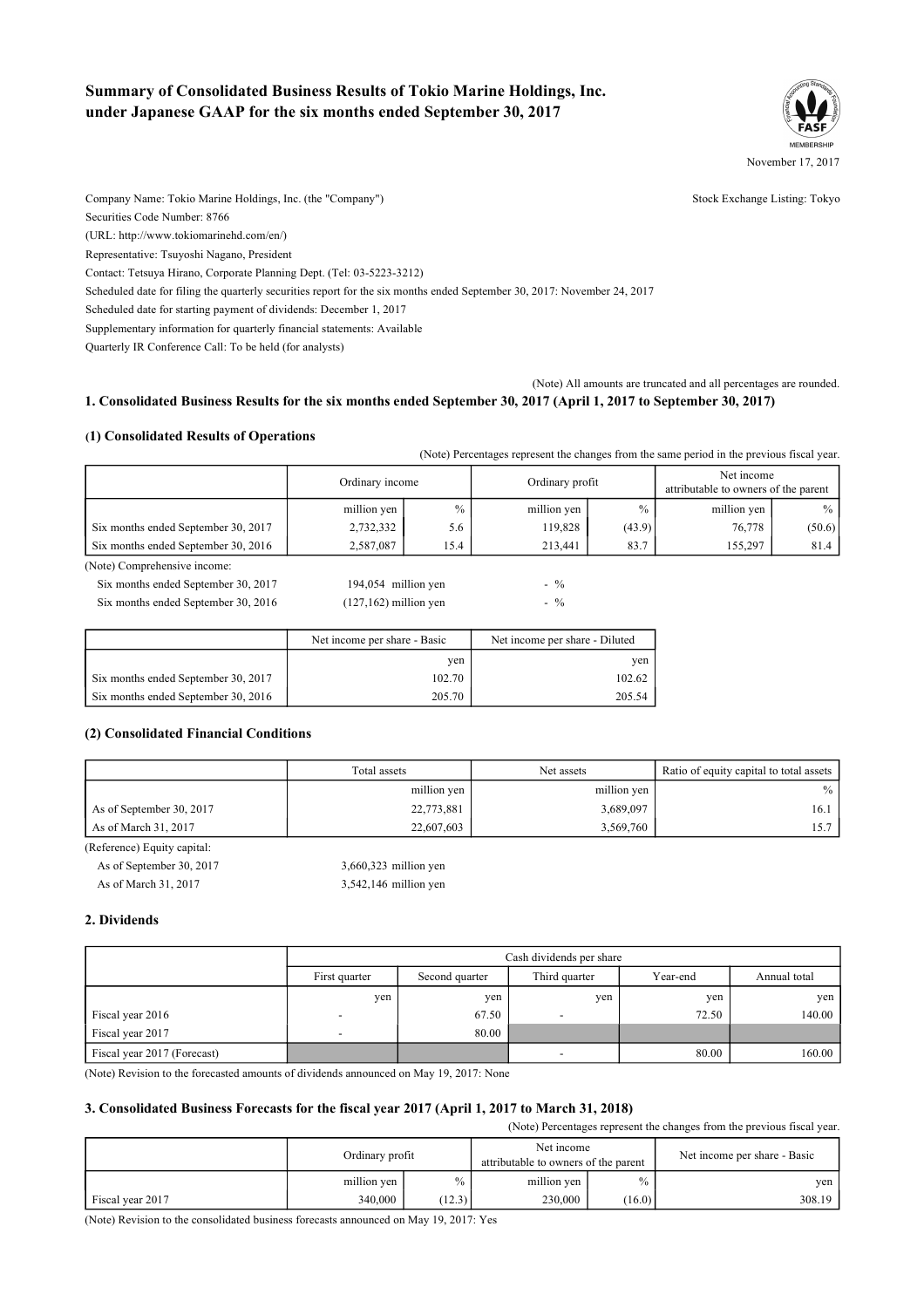#### **\*Notes**

(1) Changes in significant subsidiaries of the Company (changes in specified subsidiaries that resulted in changes in the scope of consolidation) during the six months ended September 30, 2017: None

(2) Changes in accounting policies, changes in accounting estimates, and retrospective restatements

(a) Changes in accounting policies to reflect amendments of accounting standards and related matters: None

(b) Changes in accounting policies other than (a): None

(c) Changes in accounting estimates: None

(d) Retrospective restatements: None

(3) Number of shares issued (common stock)

| (a) Total number of the shares issued (including treasury stock) |                    |  |  |  |  |  |
|------------------------------------------------------------------|--------------------|--|--|--|--|--|
| As of September 30, 2017                                         | 748,024,375 shares |  |  |  |  |  |
| As of March 31, 2017                                             | 753,024,375 shares |  |  |  |  |  |
| (b) Number of treasury stock held                                |                    |  |  |  |  |  |
| As of September 30, 2017                                         | 3,042,109 shares   |  |  |  |  |  |
| As of March 31, 2017                                             | 2,912,404 shares   |  |  |  |  |  |
| (c) Average number of shares outstanding                         |                    |  |  |  |  |  |
| During the six months ended September 30, 2017                   | 747,557,683 shares |  |  |  |  |  |
| During the six months ended September 30, 2016                   | 754,938,451 shares |  |  |  |  |  |
|                                                                  |                    |  |  |  |  |  |

#### Summary of Non-consolidated Business Results of Tokio Marine Holdings, Inc. under Japanese GAAP for the six months **ended September 30, 2017**

#### 1. Non-consolidated Business Results for the six months ended September 30, 2017 (April 1, 2017 to September 30, 2017)

#### **(1) Non-consolidated Results of Operations**

(Note) Percentages represent the changes from the same period in the previous fiscal year.

|                                     | Operating income |               | Operating profit |        | Ordinary profit |               | Net income  |       |
|-------------------------------------|------------------|---------------|------------------|--------|-----------------|---------------|-------------|-------|
|                                     | million yen      | $\frac{0}{0}$ | million ven      | $\%$   | million yen     | $\frac{0}{0}$ | million yen | $\%$  |
| Six months ended September 30, 2017 | 48.991           | 106.9         | 43.468           | 129.7  | 43.449          | 130.0         | 43.270      | 128.6 |
| Six months ended September 30, 2016 | 23,678           | (31.8)        | 18.927           | (37.6) | 18.889          | (37.8)        | 18.927      | 198.2 |

|                                     | Net income per share - Basic |
|-------------------------------------|------------------------------|
|                                     | ven                          |
| Six months ended September 30, 2017 | 57.88                        |
| Six months ended September 30, 2016 | 25.07                        |

#### **(2) Non-consolidated Financial Conditions**

|                          | Total assets | Net assets  | Ratio of equity capital to total assets |
|--------------------------|--------------|-------------|-----------------------------------------|
|                          | million yen  | million yen | $\%$                                    |
| As of September 30, 2017 | 2,401,522    | 2,398,268   | 99.8                                    |
| As of March 31, 2017     | 2,436,616    | 2,434,077   | 99.8                                    |

(Reference) Equity capital:

| As of September 30, 2017 | $2,396,062$ million yen |
|--------------------------|-------------------------|
| As of March 31, 2017     | $2,431,784$ million yen |

#### **2. Non-consolidated Business Forecasts for the fiscal year 2017 (April 1, 2017 to March 31, 2018)**

(Note) Percentages represent the changes from the previous fiscal year.

|                  | Operating income |       | Ordinary profit |       | Net income  |               | Net income per<br>share - Basic |
|------------------|------------------|-------|-----------------|-------|-------------|---------------|---------------------------------|
|                  | million yen      | $\%$  | million yen     | $\%$  | million yen | $\frac{0}{0}$ | yen                             |
| Fiscal year 2017 | 227.500          | 168.6 | 215,000         | 188.6 | 215,000     | 213.1         | 288.09                          |

**\***This "Summary of Consolidated Business Results" is not within the scope of the interim external audit.

#### **\*Notes concerning the business forecast and other items**

1. Any business forecasts contained in this document are based on the information available to the Company as of the date of the release of this document and certain assumptions, and actual results may significantly differ from the forecasts depending on various factors.

2. The Company prepared its consolidated and non-consolidated interim financial statements for the six months ended September 30, 2017 since it is a "specific business company" defined in Article 17-15, paragraph 2 of the Cabinet Office Ordinance on Disclosure of Company Information.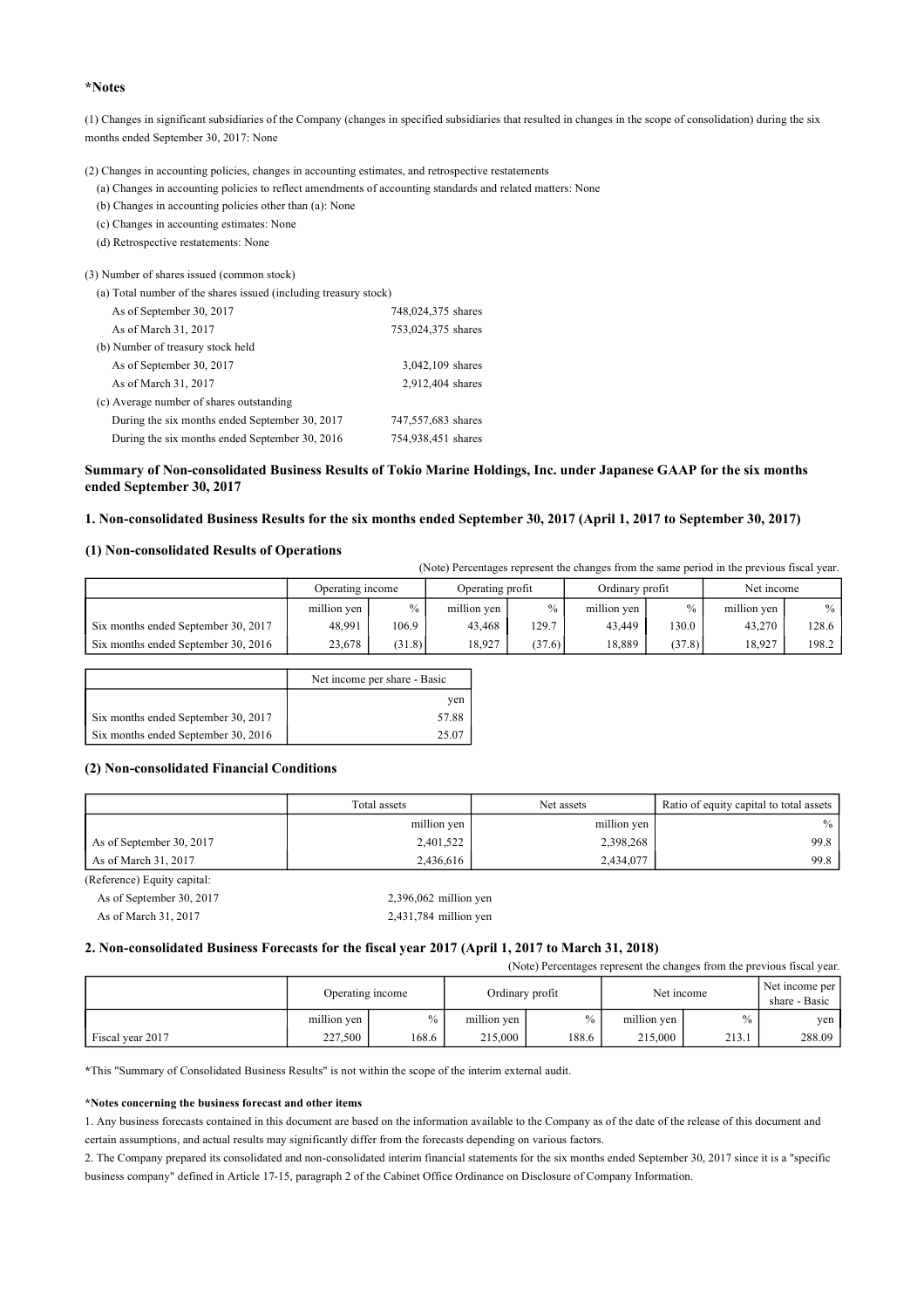### **Contents of Appendix**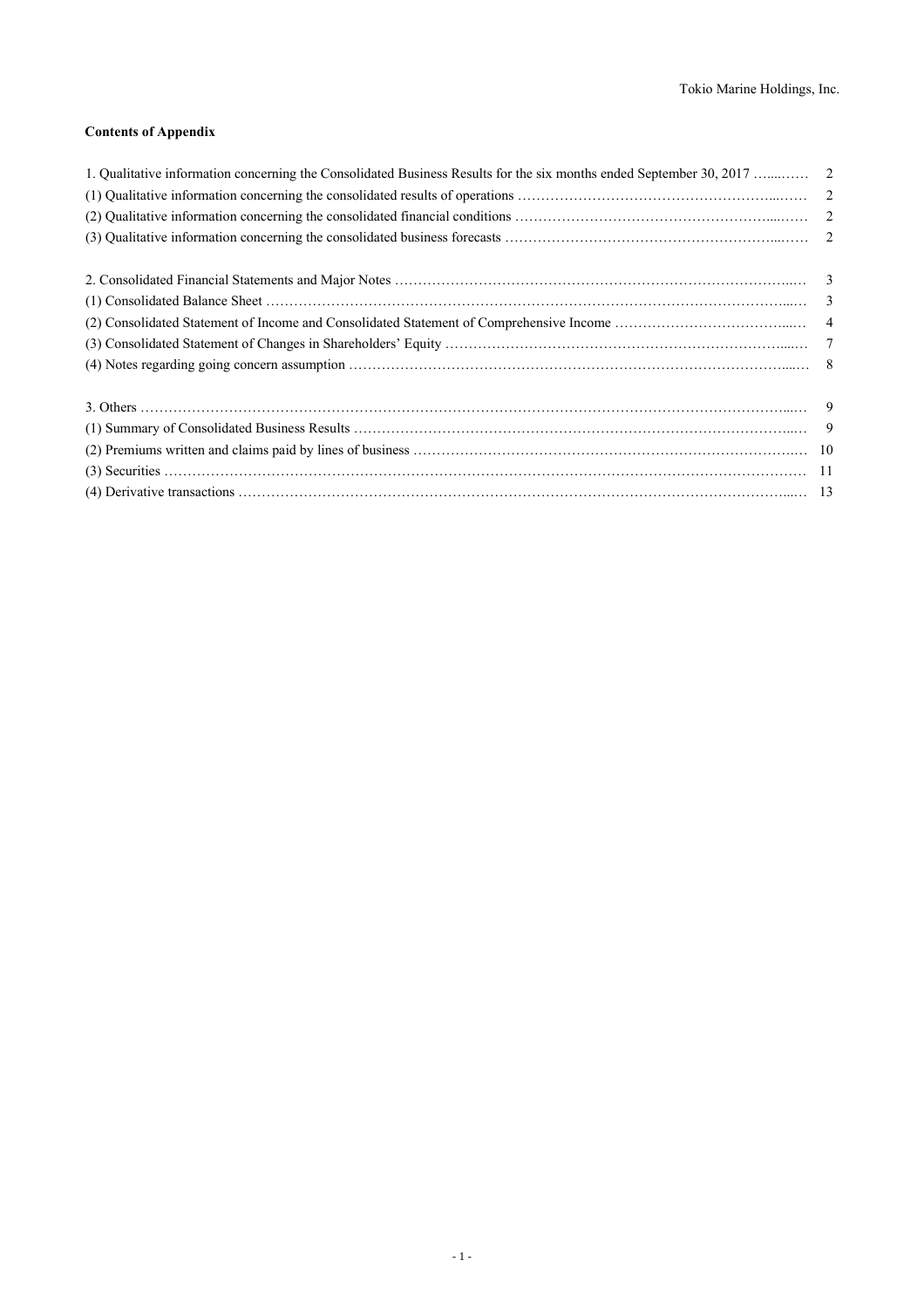# **1. Qualitative information concerning the Consolidated Business Results for the six months ended September 30, 2017**

### **(1) Qualitative information concerning the consolidated results of operations**

During the six months ended September 30, 2017, despite the increased geopolitical risks caused by the escalating tensions over North Korea situation, the world economy as a whole continued to recover gradually due to steady progress in the U.S. economy and economic expansion in Europe.

In Japan, economic growth slowly recovered led by domestic demand such as consumer spending.

Under these conditions, as a result of our efforts to expand our business, which is centered on property and casualty and life insurance, our consolidated results of operations for the six months ended September 30, 2017 were as follows:

Ordinary income increased by 145.2 billion yen to 2,732.3 billion yen from the same period in the previous fiscal year, the main components of which were Underwriting income of 2,337.7 billion yen and Investment income of 340.9 billion yen. Ordinary expenses increased by 238.8 billion yen to 2,612.5 billion yen from the same period in the previous fiscal year, the main components of which were Underwriting expenses of 2,127.2 billion yen, Investment expenses of 52.2 billion yen, and Operating and general administrative expenses of 421.7 billion yen.

As a result, Ordinary profit decreased by 93.6 billion yen to 119.8 billion yen from the same period in the previous fiscal year.

Net income attributable to owners of the parent, composed of Ordinary profit plus Extraordinary gains minus Extraordinary losses and Total income taxes, decreased by 78.5 billion yen to 76.7 billion yen from the same period in the previous fiscal year.

#### **(2) Qualitative information concerning the consolidated financial conditions**

As of September 30, 2017, consolidated total assets increased by 166.2 billion yen to 22,773.8 billion yen from that as of March 31, 2017, mainly due to the expansion of our domestic and international insurance businesses as well as the increase in equity securities driven by the improvement of the stock market.

#### **(3) Qualitative information concerning the consolidated business forecasts**

The Company has revised its consolidated business forecasts for the fiscal year 2017. The revised consolidated business forecasts are 340.0 billion yen for ordinary profit and 230.0 billion yen for net income attributable to owners of the parent. The forecasts are primarily based on the following assumptions:

- Net premiums written and life insurance premiums are projected to be 3,540.0 billion yen and 910.0 billion yen respectively, based on the Company's own projections taking into consideration the business results for previous years and for the six months ended September 30, 2017.
- Net incurred losses relating to natural catastrophe are projected to be 80.0 billion yen for Tokio Marine & Nichido Fire Insurance Co., Ltd. and 4.0 billion yen for Nisshin Fire & Marine Insurance Co., Ltd., taking into consideration the actual results for previous years and for the six months ended September 30, 2017.
- In regard to interest rates, exchange rates and stock market conditions, the Company assumes there will be no significant changes from market rates and conditions as of September 30, 2017.

The forecasts described above are based on the information available to the Company as of the date of the release of this document and the aforementioned assumptions. The actual results may significantly differ from the forecasts depending on various factors.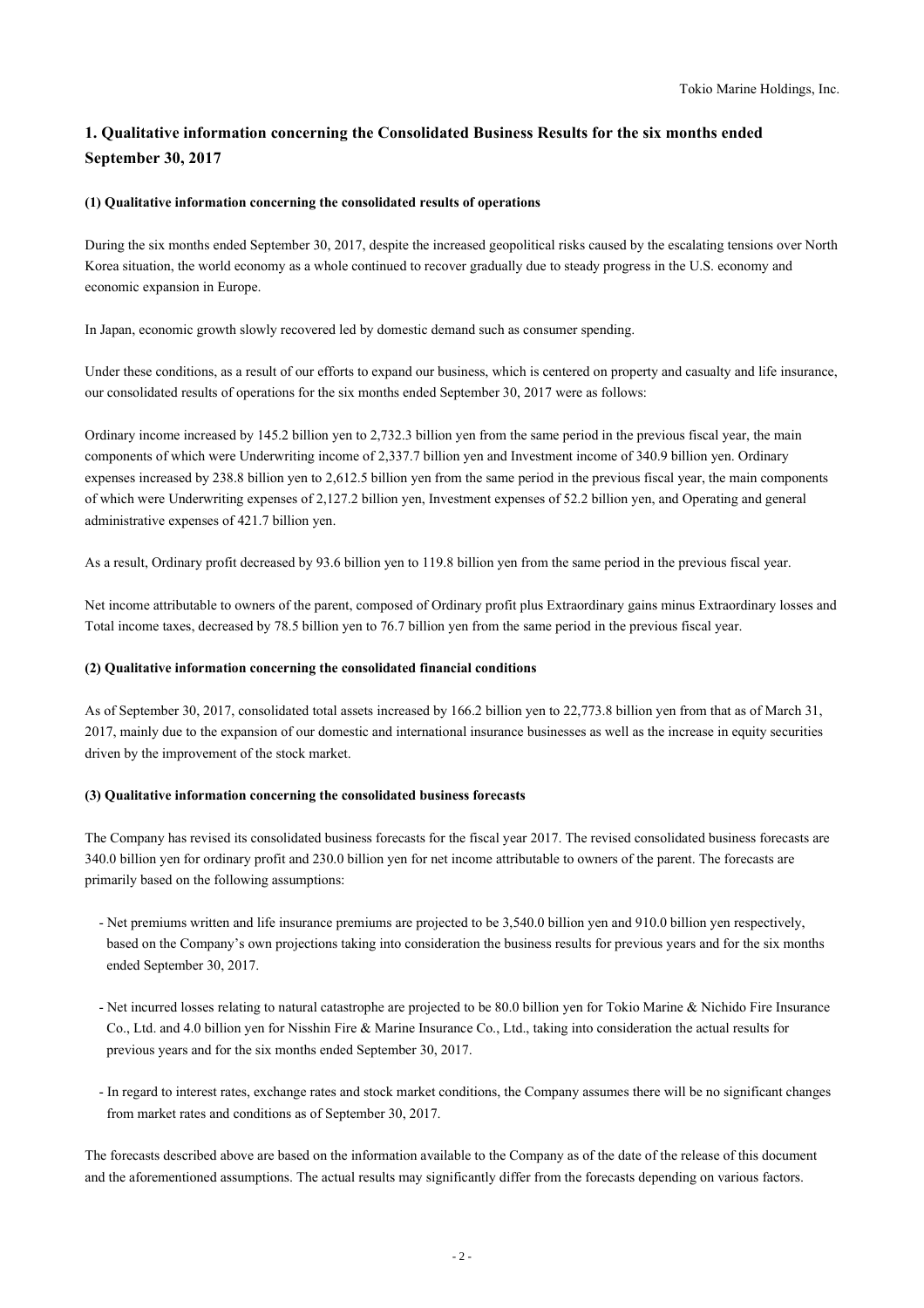# **2. Consolidated Financial Statements and Major Notes**

### **(1) Consolidated Balance Sheet**

| (Yen in millions)                                          |                      |                          |  |  |  |
|------------------------------------------------------------|----------------------|--------------------------|--|--|--|
|                                                            | As of March 31, 2017 | As of September 30, 2017 |  |  |  |
| <b>Assets</b>                                              |                      |                          |  |  |  |
| Cash and bank deposits                                     | 710,666              | 756,394                  |  |  |  |
| Call loans                                                 | 220,805              | 154,400                  |  |  |  |
| Receivables under resale agreements                        | 34,999               | 19,999                   |  |  |  |
| Receivables under securities borrowing transactions        | 21,809               | 27,317                   |  |  |  |
| Monetary receivables bought                                | 1,265,837            | 1,186,143                |  |  |  |
| Money trusts                                               | 101,650              | 115,220                  |  |  |  |
| Securities                                                 | 16,098,063           | 16,488,175               |  |  |  |
| Loans                                                      | 1,253,094            | 1,150,822                |  |  |  |
| Tangible fixed assets                                      | 289,398              | 286,681                  |  |  |  |
| Intangible fixed assets                                    | 880,080              | 803,030                  |  |  |  |
| Other assets                                               | 1,706,741            | 1,756,663                |  |  |  |
| Net defined benefit assets                                 | 3,386                | 5,250                    |  |  |  |
| Deferred tax assets                                        | 31,032               | 34,137                   |  |  |  |
| Customers' liabilities under acceptances and guarantees    | 2,465                | 2,345                    |  |  |  |
| Allowance for doubtful accounts                            | (12, 429)            | (12,701)                 |  |  |  |
| <b>Total assets</b>                                        | 22,607,603           | 22,773,881               |  |  |  |
| <b>Liabilities</b>                                         |                      |                          |  |  |  |
| Insurance liabilities                                      | 15,544,525           | 15,943,534               |  |  |  |
| Outstanding claims                                         | 2,753,498            | 2,851,440                |  |  |  |
| Underwriting reserves                                      | 12,791,026           | 13,092,093               |  |  |  |
| Corporate bonds                                            | 69,097               | 60,921                   |  |  |  |
| Other liabilities                                          | 2,629,093            | 2,248,765                |  |  |  |
| Payables under securities lending transactions             | 951,334              | 661,066                  |  |  |  |
| Other liabilities                                          | 1,677,758            | 1,587,698                |  |  |  |
| Net defined benefit liabilities                            | 244,253              | 246,635                  |  |  |  |
| Provision for retirement benefits for directors            | 24                   |                          |  |  |  |
| Provision for employees' bonus                             | 65,612               | 56,598                   |  |  |  |
| Reserves under special laws                                | 93,645               | 97,115                   |  |  |  |
| Price fluctuation reserve                                  | 93,645               | 97,115                   |  |  |  |
| Deferred tax liabilities                                   | 329,527              | 374,383                  |  |  |  |
| Negative goodwill                                          | 59,598               | 54,484                   |  |  |  |
| Acceptances and guarantees                                 | 2,465                | 2,345                    |  |  |  |
| <b>Total liabilities</b>                                   | 19,037,843           | 19,084,784               |  |  |  |
| Net assets                                                 |                      |                          |  |  |  |
| Shareholders' equity                                       |                      |                          |  |  |  |
| Share capital                                              | 150,000              | 150,000                  |  |  |  |
| Retained earnings                                          | 1,699,030            | 1,703,202                |  |  |  |
| Treasury stock                                             | (13,658)             | (14,396)                 |  |  |  |
| Total shareholders' equity                                 | 1,835,371            | 1,838,805                |  |  |  |
| Accumulated other comprehensive income                     |                      |                          |  |  |  |
| Unrealized gains (losses) on available-for-sale securities | 1,600,740            | 1,787,508                |  |  |  |
| Deferred gains (losses) on hedge transactions              | 11,098               | 9,700                    |  |  |  |
| Foreign currency translation adjustments                   | 112,869              | 40,488                   |  |  |  |
| Remeasurements of defined benefit plans                    | (17, 933)            | (16, 180)                |  |  |  |
| Total accumulated other comprehensive income               | 1,706,774            | 1,821,517                |  |  |  |
| <b>Stock acquisition rights</b>                            | 2,292                | 2,206                    |  |  |  |
| Non-controlling interests                                  | 25,321               | 26,567                   |  |  |  |
| <b>Total net assets</b>                                    | 3,569,760            | 3,689,097                |  |  |  |
| <b>Total liabilities and net assets</b>                    | 22,607,603           |                          |  |  |  |
|                                                            |                      | 22,773,881               |  |  |  |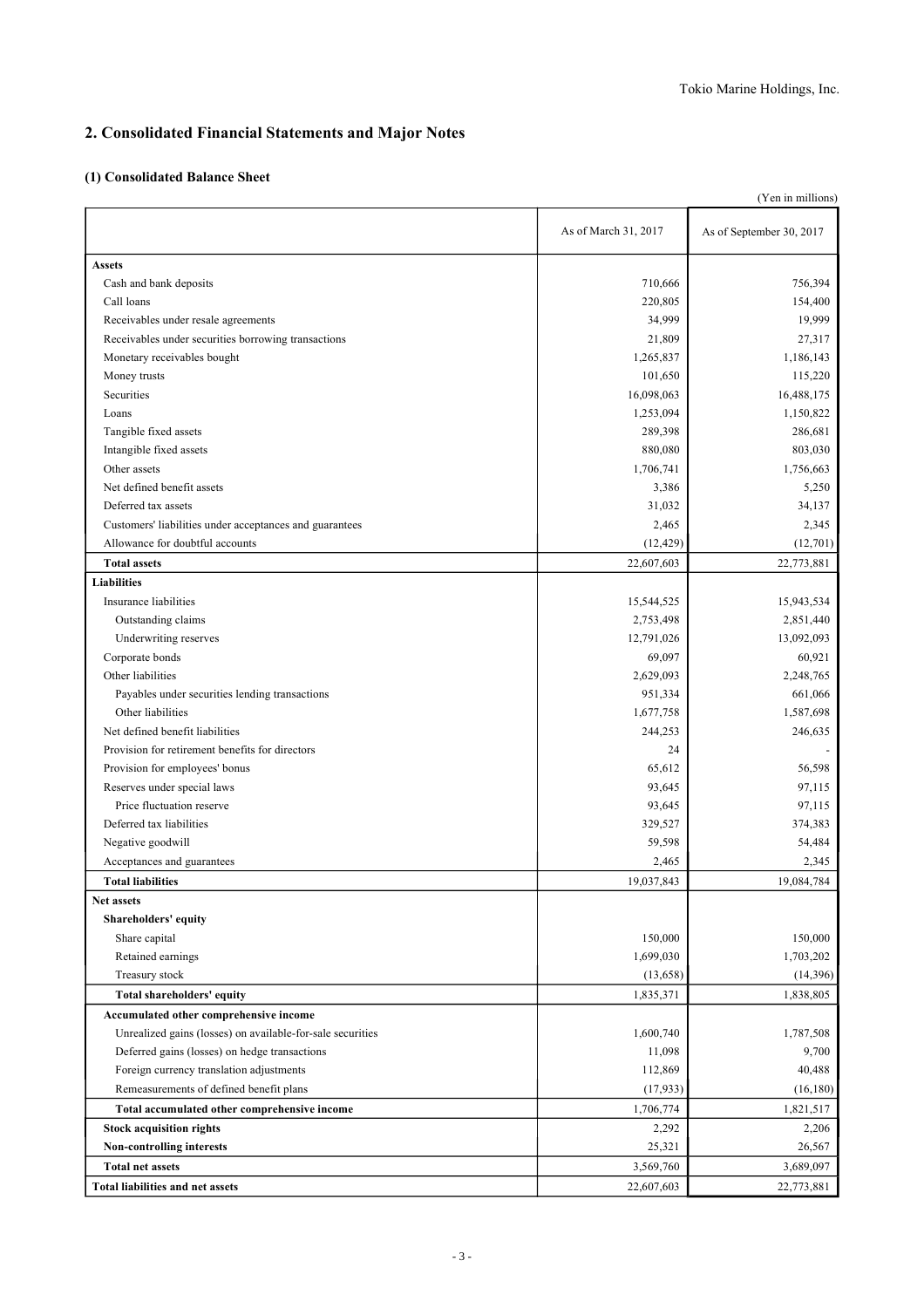### **(2) Consolidated Statement of Income and Consolidated Statement of Comprehensive Income**

**(Consolidated Statement of Income)**

|                                                                                 |                                                                                    | (Yen in millions)                                                                  |
|---------------------------------------------------------------------------------|------------------------------------------------------------------------------------|------------------------------------------------------------------------------------|
|                                                                                 | Six months ended<br>September 30, 2016<br>(April 1, 2016 to<br>September 30, 2016) | Six months ended<br>September 30, 2017<br>(April 1, 2017 to<br>September 30, 2017) |
| <b>Ordinary</b> income                                                          | 2,587,087                                                                          | 2,732,332                                                                          |
| <b>Underwriting income</b>                                                      | 2,227,058                                                                          | 2,337,766                                                                          |
| Net premiums written                                                            | 1,700,833                                                                          | 1,806,487                                                                          |
| Deposit premiums from policyholders                                             | 64,480                                                                             | 50,678                                                                             |
| Investment income on deposit premiums                                           | 25,092                                                                             | 22,659                                                                             |
| Life insurance premiums                                                         | 434,429                                                                            | 455,927                                                                            |
| <b>Investment</b> income                                                        | 308,024                                                                            | 340,941                                                                            |
| Interest and dividends                                                          | 194,165                                                                            | 221,270                                                                            |
| Gains on money trusts                                                           | 2,992                                                                              | 2,953                                                                              |
| Gains on trading securities                                                     | 14,430                                                                             | 489                                                                                |
| Gains on sales of securities                                                    | 77,232                                                                             | 66,674                                                                             |
| Gains on redemption of securities                                               | 475                                                                                | 470                                                                                |
| Gains on derivatives                                                            | 41,559                                                                             |                                                                                    |
| Investment gains on separate accounts                                           |                                                                                    | 23,686                                                                             |
| Transfer of investment income on deposit premiums                               | (25,092)                                                                           | (22, 659)                                                                          |
| Other ordinary income                                                           | 52,004                                                                             | 53,625                                                                             |
| Amortization of negative goodwill                                               | 5,114                                                                              | 5,114                                                                              |
| <b>Ordinary expenses</b>                                                        | 2,373,646                                                                          | 2,612,504                                                                          |
| <b>Underwriting expenses</b>                                                    | 1,861,316                                                                          | 2,127,285                                                                          |
| Net claims paid                                                                 | 851,715                                                                            | 912,159                                                                            |
| Loss adjustment expenses                                                        | 66,660                                                                             | 68,458                                                                             |
| Agency commissions and brokerage                                                | 324,590                                                                            | 344,854                                                                            |
| Maturity refunds to policyholders                                               | 90,070                                                                             | 81,028                                                                             |
| Dividends to policyholders                                                      | 48                                                                                 | 29                                                                                 |
| Life insurance claims                                                           | 294,218                                                                            | 300,825                                                                            |
| Provision for outstanding claims                                                | 72,999                                                                             | 159,077                                                                            |
| Provision for underwriting reserves                                             | 158,611                                                                            | 257,389                                                                            |
| <b>Investment expenses</b>                                                      | 101,394                                                                            | 52,242                                                                             |
| Losses on money trusts                                                          | 1,091                                                                              | 4,741                                                                              |
| Losses on sales of securities                                                   | 11,837                                                                             | 4,595                                                                              |
| Impairment losses on securities                                                 | 5,507                                                                              | 2,510                                                                              |
| Losses on redemption of securities                                              | 1,889                                                                              | 776                                                                                |
| Losses on derivatives                                                           |                                                                                    | 35,615                                                                             |
| Investment losses on separate accounts                                          | 21,906                                                                             |                                                                                    |
| Operating and general administrative expenses                                   | 402,970                                                                            | 421,788                                                                            |
| Other ordinary expenses                                                         | 7,964                                                                              | 11,188                                                                             |
| Interest expenses                                                               | 4,977                                                                              | 6,603                                                                              |
| Increase in allowance for doubtful accounts                                     |                                                                                    | 587                                                                                |
| Losses on bad debts                                                             | 167                                                                                | 44                                                                                 |
| Equity in losses of affiliates                                                  | 273                                                                                | 721                                                                                |
| Amortization of deferred assets under Article 113 of the Insurance Business Act | 1,913                                                                              | 1,913                                                                              |
| Ordinary profit                                                                 | 213,441                                                                            | 119,828                                                                            |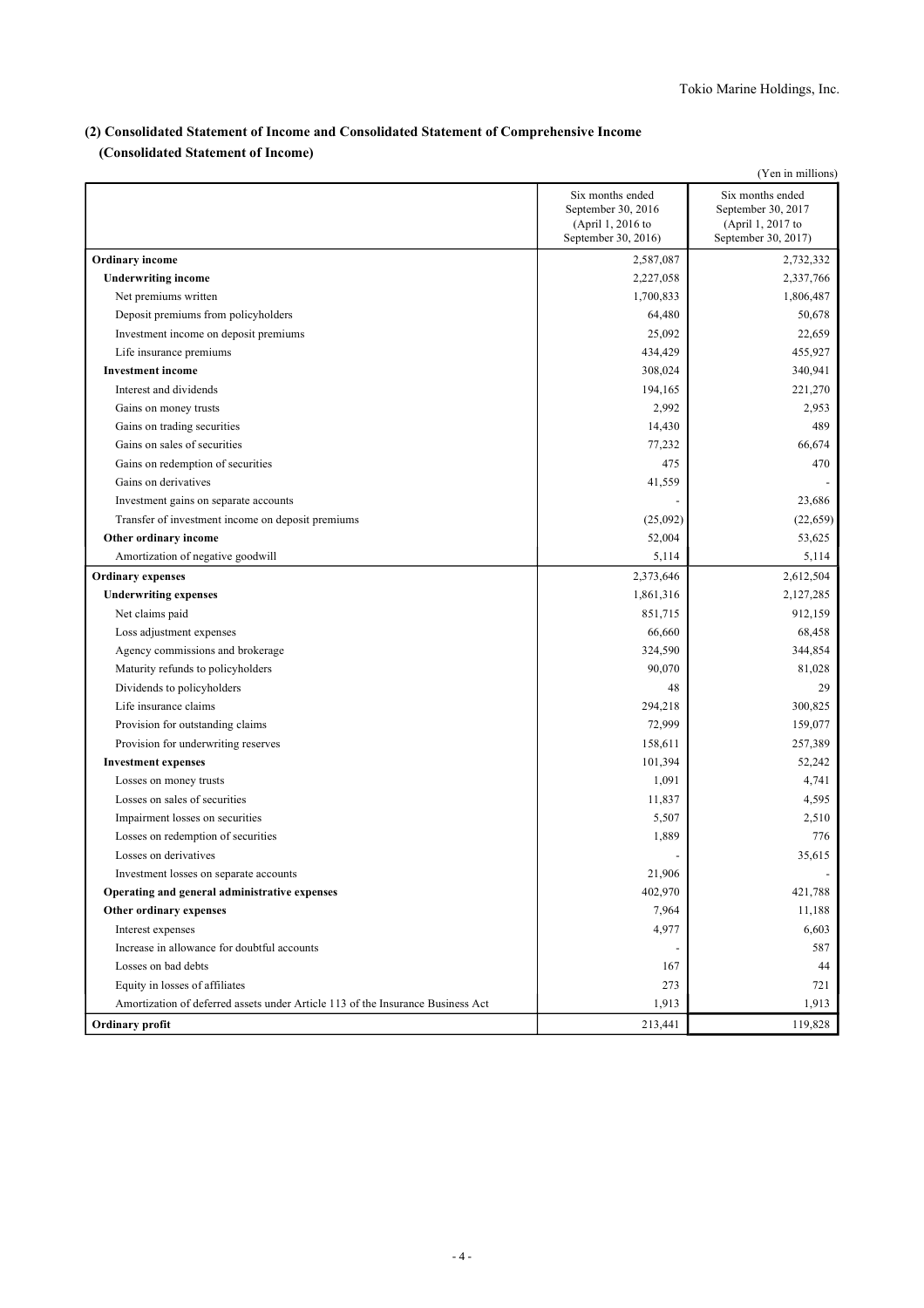Tokio Marine Holdings, Inc.

| (Yen in millions) |  |  |
|-------------------|--|--|
|                   |  |  |

|                                                          | Six months ended<br>September 30, 2016<br>(April 1, 2016 to<br>September 30, 2016) | Six months ended<br>September 30, 2017<br>(April 1, 2017 to<br>September 30, 2017) |
|----------------------------------------------------------|------------------------------------------------------------------------------------|------------------------------------------------------------------------------------|
| <b>Extraordinary gains</b>                               | 6,965                                                                              | 1,681                                                                              |
| Gains on disposal of fixed assets                        | 5,468                                                                              | 77                                                                                 |
| Other extraordinary gains                                | 1,496                                                                              | 1,603                                                                              |
| <b>Extraordinary losses</b>                              | 4,638                                                                              | 4,487                                                                              |
| Losses on disposal of fixed assets                       | 1,082                                                                              | 955                                                                                |
| Impairment losses on fixed assets                        | 625                                                                                | 60                                                                                 |
| Provision for reserves under special laws                | 2,697                                                                              | 3,469                                                                              |
| Provision for price fluctuation reserve                  | 2,697                                                                              | 3,469                                                                              |
| Other extraordinary losses                               | 233                                                                                | 2                                                                                  |
| Income before income taxes and non-controlling interests | 215,768                                                                            | 117,022                                                                            |
| Income taxes - current                                   | 71,133                                                                             | 70,562                                                                             |
| Income taxes - deferred                                  | (11,029)                                                                           | (31, 439)                                                                          |
| <b>Total income taxes</b>                                | 60,104                                                                             | 39,123                                                                             |
| Net income                                               | 155,663                                                                            | 77,899                                                                             |
| Net income attributable to non-controlling interests     | 366                                                                                | 1,121                                                                              |
| Net income attributable to owners of the parent          | 155,297                                                                            | 76,778                                                                             |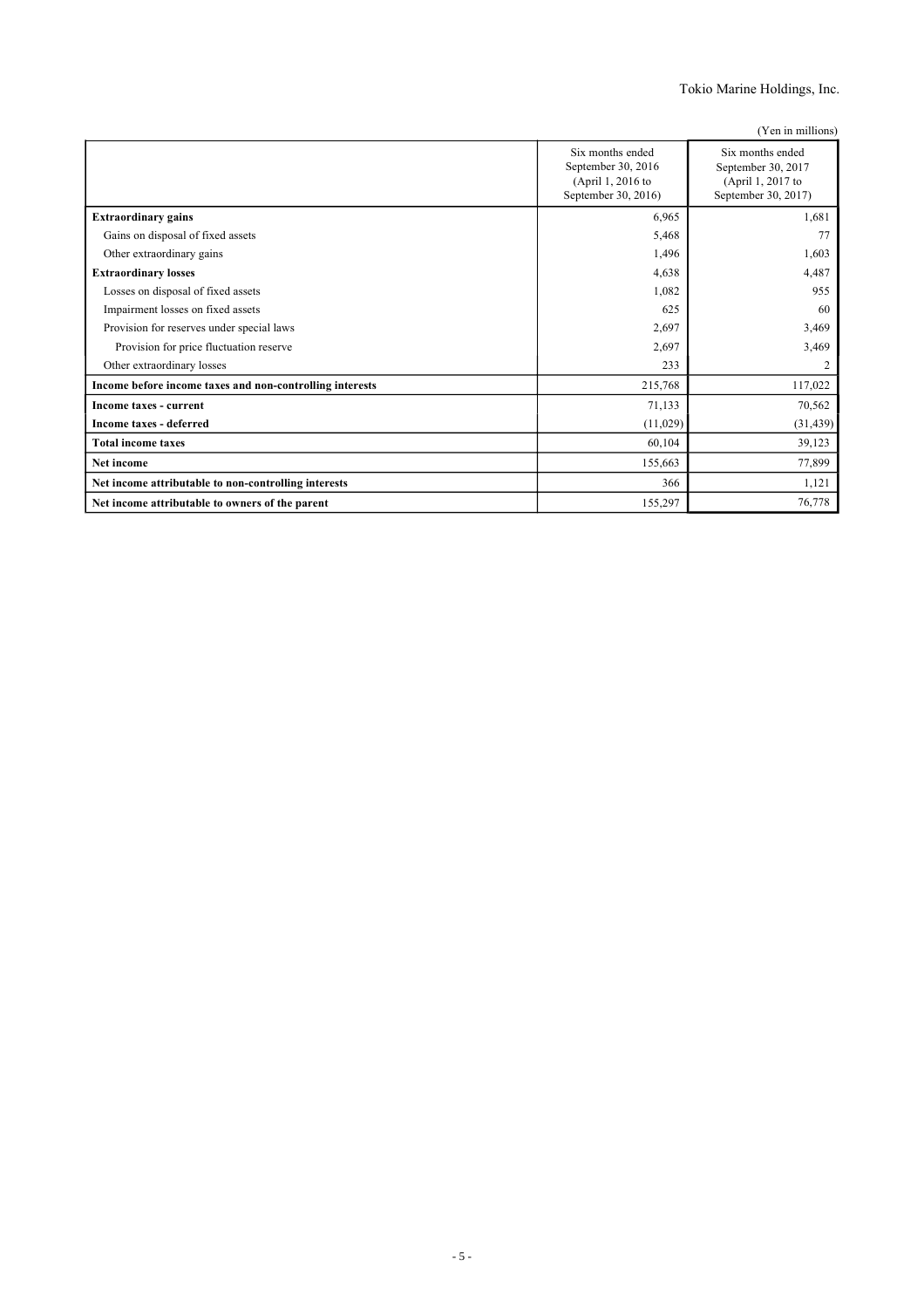### **(Consolidated Statement of Comprehensive Income)**

|                                                                                      |                                                                                    | (Yen in millions)                                                                  |
|--------------------------------------------------------------------------------------|------------------------------------------------------------------------------------|------------------------------------------------------------------------------------|
|                                                                                      | Six months ended<br>September 30, 2016<br>(April 1, 2016 to<br>September 30, 2016) | Six months ended<br>September 30, 2017<br>(April 1, 2017 to<br>September 30, 2017) |
| Net income                                                                           | 155,663                                                                            | 77,899                                                                             |
| Other comprehensive income                                                           |                                                                                    |                                                                                    |
| Unrealized gains (losses) on available-for-sale securities                           | 978                                                                                | 186,903                                                                            |
| Deferred gains (losses) on hedge transactions                                        | 4,565                                                                              | (1,398)                                                                            |
| Foreign currency translation adjustments                                             | (288, 290)                                                                         | (71, 492)                                                                          |
| Remeasurements of defined benefit plans                                              | 2,824                                                                              | 1,753                                                                              |
| Share of other comprehensive income of affiliates accounted for by the equity method | (2,903)                                                                            | 388                                                                                |
| Total other comprehensive income                                                     | (282, 825)                                                                         | 116,154                                                                            |
| <b>Total comprehensive income</b>                                                    | (127, 162)                                                                         | 194,054                                                                            |
| Comprehensive income attributable to:                                                |                                                                                    |                                                                                    |
| Owners of the parent                                                                 | (125, 824)                                                                         | 192,462                                                                            |
| Non-controlling interests                                                            | (1, 337)                                                                           | 1,592                                                                              |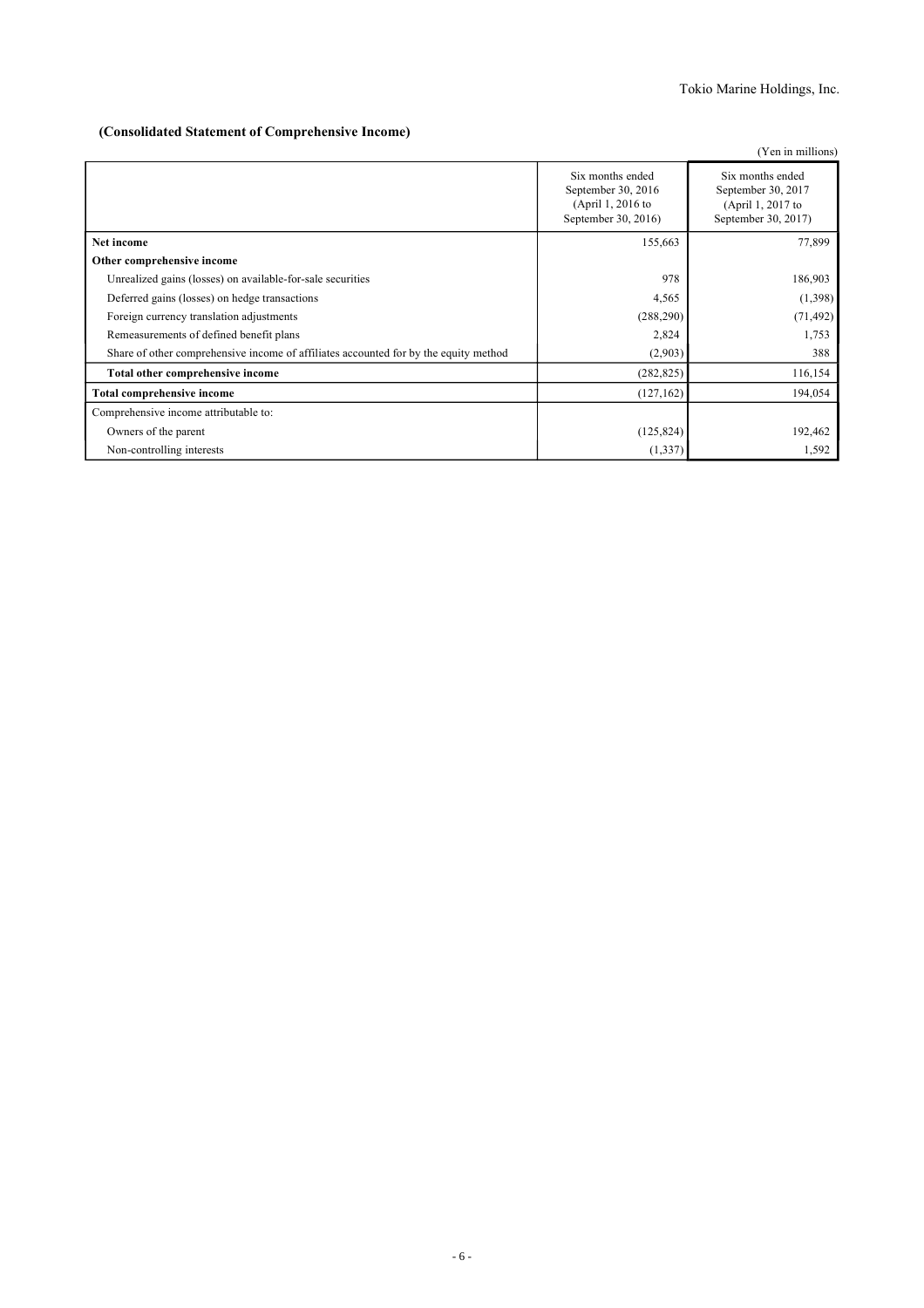# **(3) Consolidated Statement of Changes in Shareholders' Equity**

Six months ended September 30, 2016 (April 1, 2016 to September 30, 2016)

|                                                                                        |               |                      |                      | (Yen in millions)                |
|----------------------------------------------------------------------------------------|---------------|----------------------|----------------------|----------------------------------|
|                                                                                        |               |                      | Shareholders' equity |                                  |
|                                                                                        | Share capital | Retained<br>earnings | Treasury stock       | Total<br>shareholders'<br>equity |
| Beginning balance                                                                      | 150,000       | 1,531,072            | (10, 742)            | 1,670,329                        |
| Changes during the six months                                                          |               |                      |                      |                                  |
| <b>Dividends</b>                                                                       |               | (43, 394)            |                      | (43, 394)                        |
| Net income attributable to<br>owners of the parent                                     |               | 155,297              |                      | 155,297                          |
| Purchases of treasury stock                                                            |               |                      | (21)                 | (21)                             |
| Disposal of treasury stock                                                             |               | (253)                | 1,060                | 807                              |
| Cancellation of treasury<br>stock                                                      |               |                      |                      |                                  |
| Changes in the scope of<br>consolidation                                               |               | 2,815                |                      | 2,815                            |
| Changes in the scope of<br>application of equity method                                |               |                      |                      |                                  |
| Increase by merger                                                                     |               | (215)                |                      | (215)                            |
| Changes in equity resulted<br>from increase in capital of<br>consolidated subsidiaries |               | (21)                 |                      | (21)                             |
| Net changes in items other<br>than shareholders' equity                                |               |                      |                      |                                  |
| Total changes during the six<br>months                                                 |               | 114,228              | 1,038                | 115,267                          |
| Ending balance                                                                         | 150,000       | 1,645,301            | (9,704)              | 1,785,596                        |

|                                                                                        |                                                                     | Accumulated other comprehensive income              |                                                |                                               |                                |                              |                  |
|----------------------------------------------------------------------------------------|---------------------------------------------------------------------|-----------------------------------------------------|------------------------------------------------|-----------------------------------------------|--------------------------------|------------------------------|------------------|
|                                                                                        | Unrealized gains<br>(losses) on<br>available-for-sale<br>securities | Deferred gains<br>(losses) on hedge<br>transactions | Foreign currency<br>translation<br>adjustments | Remeasurements<br>of defined<br>benefit plans | Stock<br>acquisition<br>rights | Non-controlling<br>interests | Total net assets |
| Beginning balance                                                                      | 1,601,187                                                           | 19,870                                              | 210,134                                        | (16.796)                                      | 2,485                          | 25,445                       | 3,512,656        |
| Changes during the six months                                                          |                                                                     |                                                     |                                                |                                               |                                |                              |                  |
| <b>Dividends</b>                                                                       |                                                                     |                                                     |                                                |                                               |                                |                              | (43,394)         |
| Net income attributable to<br>owners of the parent                                     |                                                                     |                                                     |                                                |                                               |                                |                              | 155,297          |
| Purchases of treasury stock                                                            |                                                                     |                                                     |                                                |                                               |                                |                              | (21)             |
| Disposal of treasury stock                                                             |                                                                     |                                                     |                                                |                                               |                                |                              | 807              |
| Cancellation of treasury<br>stock                                                      |                                                                     |                                                     |                                                |                                               |                                |                              |                  |
| Changes in the scope of<br>consolidation                                               |                                                                     |                                                     |                                                |                                               |                                |                              | 2,815            |
| Changes in the scope of<br>application of equity method                                |                                                                     |                                                     |                                                |                                               |                                |                              |                  |
| Increase by merger                                                                     |                                                                     |                                                     |                                                |                                               |                                |                              | (215)            |
| Changes in equity resulted<br>from increase in capital of<br>consolidated subsidiaries |                                                                     |                                                     |                                                |                                               |                                |                              | (21)             |
| Net changes in items other<br>than shareholders' equity                                | 701                                                                 | 4,565                                               | (289, 103)                                     | 2,823                                         | (476)                          | (1,788)                      | (283, 277)       |
| Total changes during the six<br>months                                                 | 701                                                                 | 4,565                                               | (289, 103)                                     | 2,823                                         | (476)                          | (1,788)                      | (168,010)        |
| Ending balance                                                                         | 1,601,889                                                           | 24,435                                              | (78,968)                                       | (13,973)                                      | 2,008                          | 23,657                       | 3,344,646        |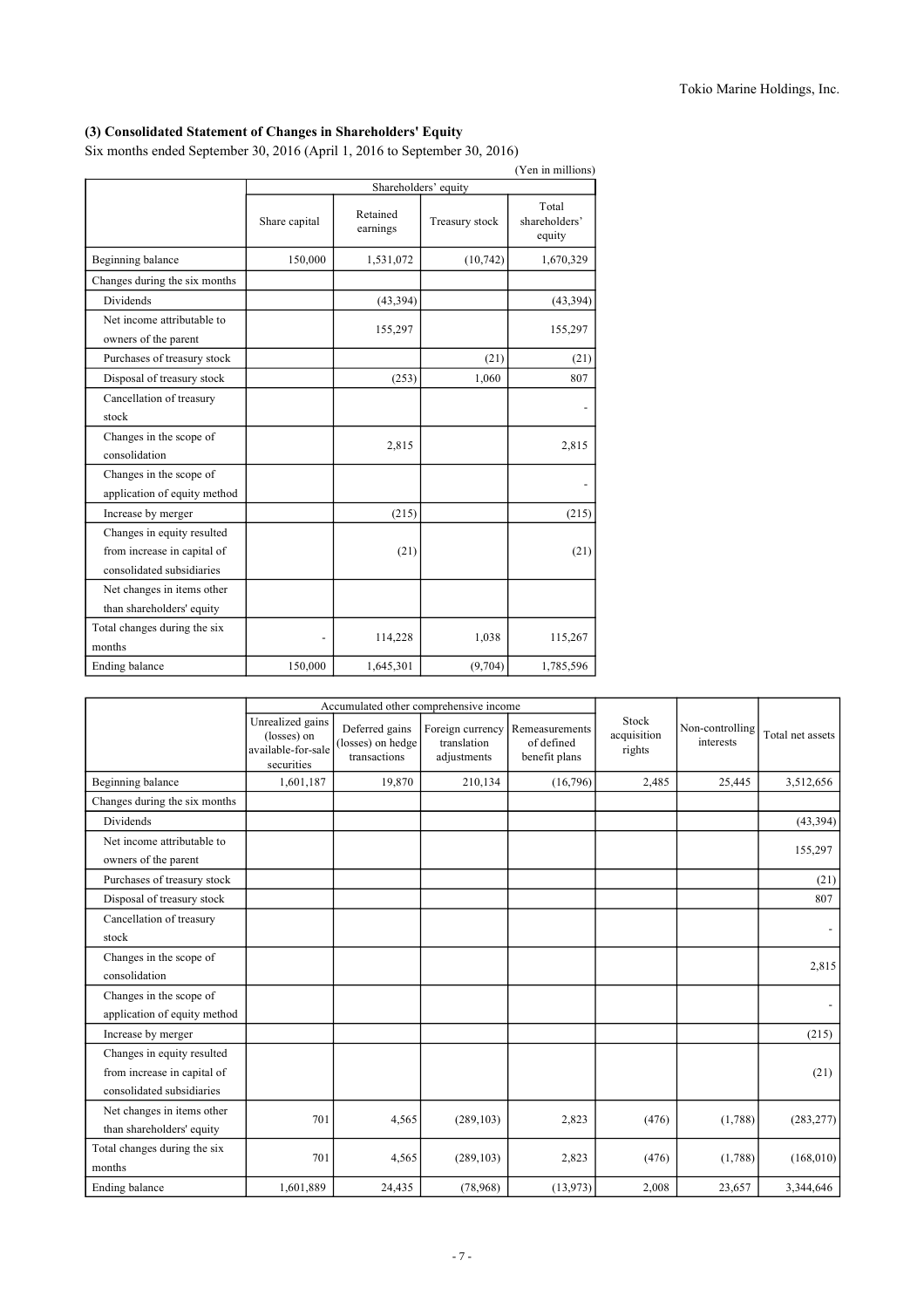|                                                                                        | $(1 \text{cm m min.})$<br>Shareholders' equity |                      |                |                                  |  |  |  |
|----------------------------------------------------------------------------------------|------------------------------------------------|----------------------|----------------|----------------------------------|--|--|--|
|                                                                                        | Share capital                                  | Retained<br>earnings | Treasury stock | Total<br>shareholders'<br>equity |  |  |  |
| Beginning balance                                                                      | 150,000                                        | 1,699,030            | (13,658)       | 1,835,371                        |  |  |  |
| Changes during the six months                                                          |                                                |                      |                |                                  |  |  |  |
| <b>Dividends</b>                                                                       |                                                | (54, 383)            |                | (54, 383)                        |  |  |  |
| Net income attributable to<br>owners of the parent                                     |                                                | 76,778               |                | 76,778                           |  |  |  |
| Purchases of treasury stock                                                            |                                                |                      | (25,039)       | (25,039)                         |  |  |  |
| Disposal of treasury stock                                                             |                                                | (210)                | 640            | 429                              |  |  |  |
| Cancellation of treasury<br>stock                                                      |                                                | (23,661)             | 23,661         |                                  |  |  |  |
| Changes in the scope of<br>consolidation                                               |                                                |                      |                |                                  |  |  |  |
| Changes in the scope of<br>application of equity method                                |                                                | 5,675                |                | 5,675                            |  |  |  |
| Increase by merger                                                                     |                                                |                      |                |                                  |  |  |  |
| Changes in equity resulted<br>from increase in capital of<br>consolidated subsidiaries |                                                | (27)                 |                | (27)                             |  |  |  |
| Net changes in items other<br>than shareholders' equity                                |                                                |                      |                |                                  |  |  |  |
| Total changes during the six<br>months                                                 |                                                | 4,171                | (737)          | 3,434                            |  |  |  |
| Ending balance                                                                         | 150,000                                        | 1,703,202            | (14,396)       | 1,838,805                        |  |  |  |

# Six months ended September 30, 2017 (April 1, 2017 to September 30, 2017)

# (Yen in millions)

|                                                                                        |                                                                     |                                                     | Accumulated other comprehensive income         |                                               |                                |                              |                  |  |
|----------------------------------------------------------------------------------------|---------------------------------------------------------------------|-----------------------------------------------------|------------------------------------------------|-----------------------------------------------|--------------------------------|------------------------------|------------------|--|
|                                                                                        | Unrealized gains<br>(losses) on<br>available-for-sale<br>securities | Deferred gains<br>(losses) on hedge<br>transactions | Foreign currency<br>translation<br>adjustments | Remeasurements<br>of defined<br>benefit plans | Stock<br>acquisition<br>rights | Non-controlling<br>interests | Total net assets |  |
| Beginning balance                                                                      | 1,600,740                                                           | 11,098                                              | 112,869                                        | (17,933)                                      | 2,292                          | 25,321                       | 3,569,760        |  |
| Changes during the six months                                                          |                                                                     |                                                     |                                                |                                               |                                |                              |                  |  |
| Dividends                                                                              |                                                                     |                                                     |                                                |                                               |                                |                              | (54, 383)        |  |
| Net income attributable to<br>owners of the parent                                     |                                                                     |                                                     |                                                |                                               |                                |                              | 76,778           |  |
| Purchases of treasury stock                                                            |                                                                     |                                                     |                                                |                                               |                                |                              | (25,039)         |  |
| Disposal of treasury stock                                                             |                                                                     |                                                     |                                                |                                               |                                |                              | 429              |  |
| Cancellation of treasury<br>stock                                                      |                                                                     |                                                     |                                                |                                               |                                |                              |                  |  |
| Changes in the scope of<br>consolidation                                               |                                                                     |                                                     |                                                |                                               |                                |                              |                  |  |
| Changes in the scope of<br>application of equity method                                |                                                                     |                                                     |                                                |                                               |                                |                              | 5,675            |  |
| Increase by merger                                                                     |                                                                     |                                                     |                                                |                                               |                                |                              |                  |  |
| Changes in equity resulted<br>from increase in capital of<br>consolidated subsidiaries |                                                                     |                                                     |                                                |                                               |                                |                              | (27)             |  |
| Net changes in items other<br>than shareholders' equity                                | 186,768                                                             | (1,398)                                             | (72, 381)                                      | 1,753                                         | (86)                           | 1,246                        | 115,902          |  |
| Total changes during the six<br>months                                                 | 186,768                                                             | (1,398)                                             | (72, 381)                                      | 1,753                                         | (86)                           | 1,246                        | 119,336          |  |
| Ending balance                                                                         | 1,787,508                                                           | 9,700                                               | 40.488                                         | (16, 180)                                     | 2,206                          | 26,567                       | 3,689,097        |  |

### **(4) Notes regarding going concern assumption**

Not applicable.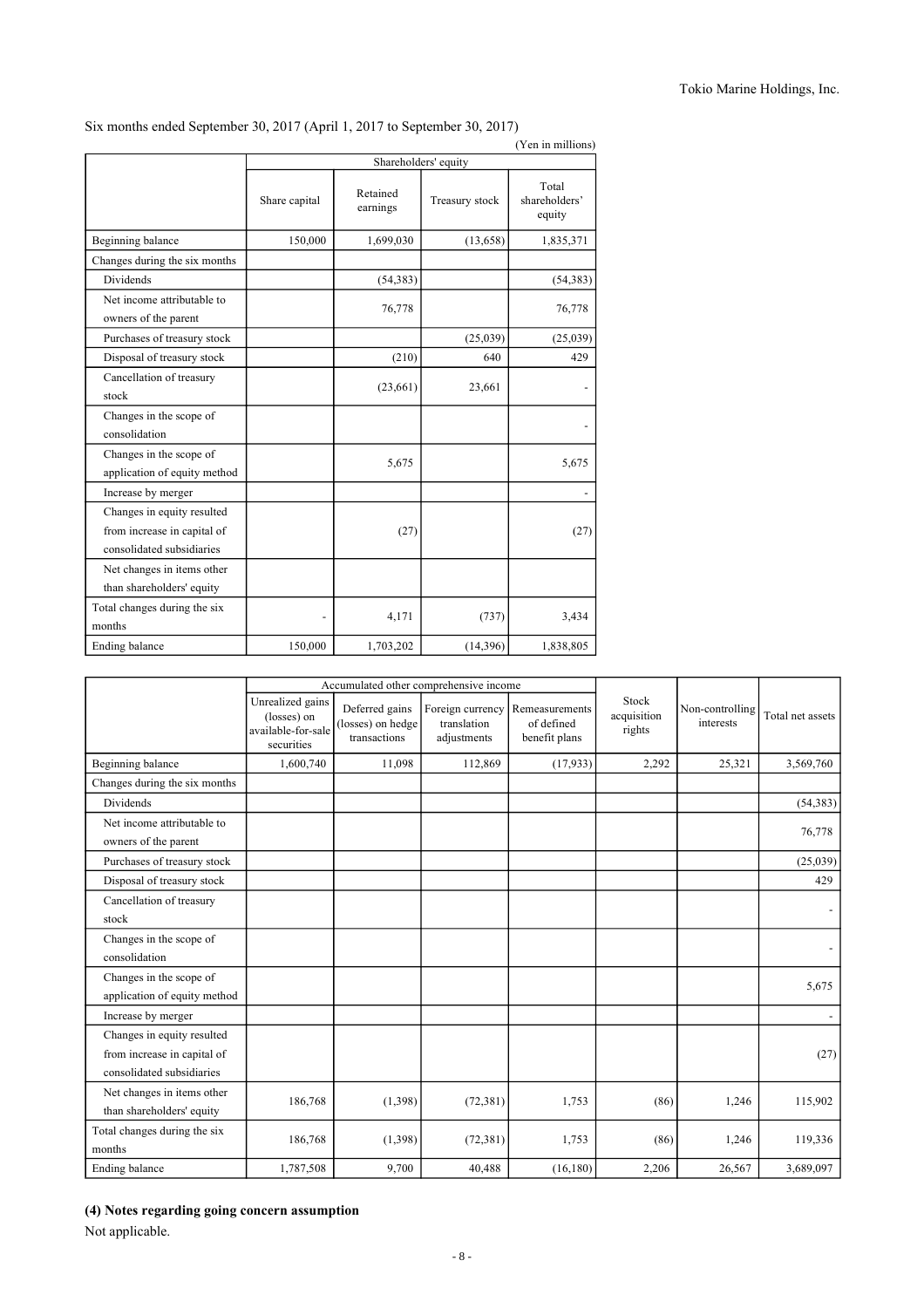### **3. Others**

### **(1) Summary of Consolidated Business Results**

|                                                      |                                                                                    |                                                                                    |                        | (Yen in millions) |
|------------------------------------------------------|------------------------------------------------------------------------------------|------------------------------------------------------------------------------------|------------------------|-------------------|
|                                                      | Six months ended<br>September 30, 2016<br>(April 1, 2016 to<br>September 30, 2016) | Six months ended<br>September 30, 2017<br>(April 1, 2017 to<br>September 30, 2017) | Increase<br>(Decrease) | Rate of change    |
| Ordinary income and expenses                         |                                                                                    |                                                                                    |                        | $\%$              |
| <b>Underwriting income</b>                           | 2,227,058                                                                          | 2,337,766                                                                          | 110,708                | 5.0               |
| Net premiums written                                 | 1,700,833                                                                          | 1,806,487                                                                          | 105,653                | 6.2               |
| Deposit premiums from policyholders                  | 64,480                                                                             | 50,678                                                                             | (13, 801)              | (21.4)            |
| Life insurance premiums                              | 434,429                                                                            | 455,927                                                                            | 21,498                 | 4.9               |
| <b>Underwriting expenses</b>                         | 1,861,316                                                                          | 2,127,285                                                                          | 265,969                | 14.3              |
| Net claims paid                                      | 851,715                                                                            | 912,159                                                                            | 60,443                 | 7.1               |
| Loss adjustment expenses                             | 66,660                                                                             | 68,458                                                                             | 1,798                  | 2.7               |
| Agency commissions and brokerage                     | 324,590                                                                            | 344,854                                                                            | 20,264                 | 6.2               |
| Maturity refunds to policyholders                    | 90,070                                                                             | 81,028                                                                             | (9,041)                | (10.0)            |
| Life insurance claims                                | 294,218                                                                            | 300,825                                                                            | 6,607                  | 2.2               |
| Provision for outstanding claims                     | 72,999                                                                             | 159,077                                                                            | 86,078                 | 117.9             |
| Provision for underwriting reserves                  | 158,611                                                                            | 257,389                                                                            | 98,778                 | 62.3              |
| <b>Investment income</b>                             | 308,024                                                                            | 340,941                                                                            | 32,917                 | 10.7              |
| Interest and dividends                               | 194,165                                                                            | 221,270                                                                            | 27,105                 | 14.0              |
| Gains on sales of securities                         | 77,232                                                                             | 66,674                                                                             | (10, 558)              | (13.7)            |
| Gains on derivatives                                 | 41,559                                                                             |                                                                                    | (41, 559)              | (100.0)           |
| Investment gains on separate accounts                |                                                                                    | 23,686                                                                             | 23,686                 |                   |
| <b>Investment expenses</b>                           | 101,394                                                                            | 52,242                                                                             | (49, 152)              | (48.5)            |
| Losses on sales of securities                        | 11,837                                                                             | 4,595                                                                              | (7,242)                | (61.2)            |
| Impairment losses on securities                      | 5,507                                                                              | 2,510                                                                              | (2,996)                | (54.4)            |
| Losses on derivatives                                |                                                                                    | 35,615                                                                             | 35,615                 |                   |
| Investment losses on separate accounts               | 21,906                                                                             |                                                                                    | (21,906)               | (100.0)           |
| Operating and general administrative expenses        | 402,970                                                                            | 421,788                                                                            | 18,817                 | 4.7               |
| Other ordinary income and expenses                   | 44,040                                                                             | 42,437                                                                             | (1,603)                | (3.6)             |
| Equity in earnings (losses) of affiliates            | (273)                                                                              | (721)                                                                              | (448)                  |                   |
| Ordinary profit                                      | 213,441                                                                            | 119,828                                                                            | (93, 612)              | (43.9)            |
| <b>Extraordinary gains and losses</b>                |                                                                                    |                                                                                    |                        |                   |
| Extraordinary gains                                  | 6,965                                                                              | 1,681                                                                              | (5,284)                | (75.9)            |
| Extraordinary losses                                 | 4,638                                                                              | 4,487                                                                              | (150)                  | (3.3)             |
| <b>Extraordinary gains (losses)</b>                  | 2,327                                                                              | (2,806)                                                                            | (5, 133)               | (220.6)           |
| Income before income taxes and                       |                                                                                    |                                                                                    |                        |                   |
| non-controlling interests                            | 215,768                                                                            | 117,022                                                                            | (98, 745)              | (45.8)            |
| Income taxes - current                               | 71,133                                                                             | 70,562                                                                             | (570)                  | (0.8)             |
| Income taxes - deferred                              | (11, 029)                                                                          | (31, 439)                                                                          | (20, 410)              |                   |
| <b>Total income taxes</b>                            | 60,104                                                                             | 39,123                                                                             | (20,981)               | (34.9)            |
| Net income                                           | 155,663                                                                            | 77,899                                                                             | (77, 764)              | (50.0)            |
| Net income attributable to non-controlling interests | 366                                                                                | 1,121                                                                              | 754                    | 205.9             |
| Net income attributable to owners of the parent      | 155,297                                                                            | 76,778                                                                             | (78, 519)              | (50.6)            |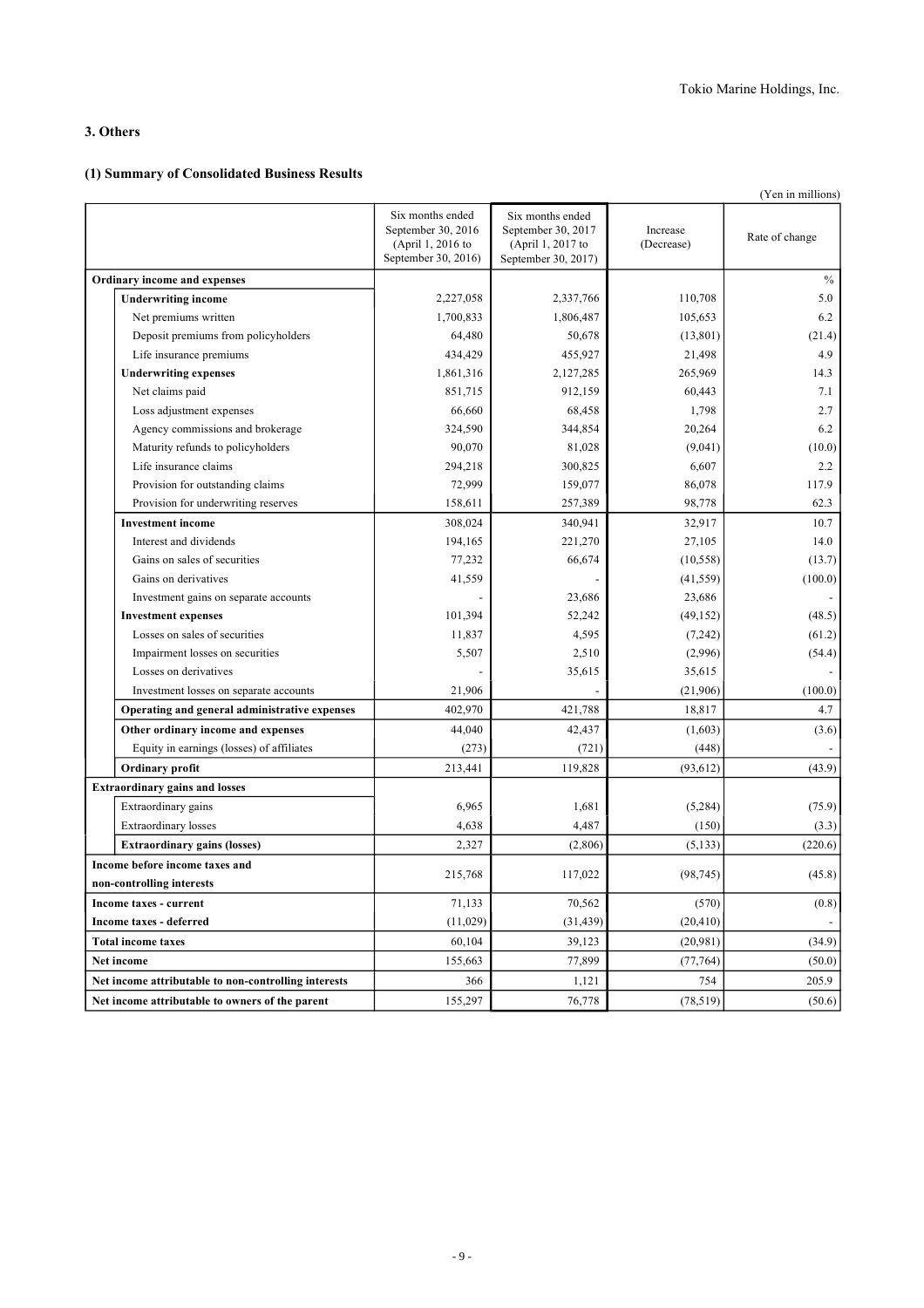### **(2) Premiums written and claims paid by lines of business**

Direct premiums written including deposit premiums from policyholders

| (Yen in millions)                   |           |                                                                              |               |           |                                                                              |                |  |
|-------------------------------------|-----------|------------------------------------------------------------------------------|---------------|-----------|------------------------------------------------------------------------------|----------------|--|
|                                     |           | Six months ended September 30, 2016<br>(April 1, 2016 to September 30, 2016) |               |           | Six months ended September 30, 2017<br>(April 1, 2017 to September 30, 2017) |                |  |
|                                     | Amount    | Composition<br>Rate of change<br>ratio                                       |               |           | Composition<br>ratio                                                         | Rate of change |  |
|                                     |           | $\frac{0}{0}$                                                                | $\frac{0}{0}$ |           | $\frac{0}{0}$                                                                | $\%$           |  |
| Fire and allied lines               | 285,554   | 15.7                                                                         | (13.5)        | 300,414   | 15.6                                                                         | 5.2            |  |
| Hull and cargo                      | 60,905    | 3.3                                                                          | (4.0)         | 65,203    | 3.4                                                                          | 7.1            |  |
| Personal accident                   | 187,224   | 10.3                                                                         | 3.3           | 170,649   | 8.9                                                                          | (8.9)          |  |
| Voluntary automobile                | 667,125   | 36.6                                                                         | 0.3           | 695,572   | 36.2                                                                         | 4.3            |  |
| Compulsory automobile liability     | 144,710   | 7.9                                                                          | (2.3)         | 143,936   | 7.5                                                                          | (0.5)          |  |
| Others                              | 477,736   | 26.2                                                                         | 24.3          | 546,940   | 28.4                                                                         | 14.5           |  |
| Total                               | 1,823,257 | 100.0                                                                        | 2.9           | 1,922,716 | 100.0                                                                        | 5.5            |  |
| Deposit premiums from policyholders | 64,480    | 3.5                                                                          | (0.3)         | 50,678    | 2.6                                                                          | (21.4)         |  |

### Net premiums written

|                                 |           |                                                                              |               |           |                                                                              | (Yen in millions) |
|---------------------------------|-----------|------------------------------------------------------------------------------|---------------|-----------|------------------------------------------------------------------------------|-------------------|
|                                 |           | Six months ended September 30, 2016<br>(April 1, 2016 to September 30, 2016) |               |           | Six months ended September 30, 2017<br>(April 1, 2017 to September 30, 2017) |                   |
|                                 | Amount    | Composition<br>Rate of change<br>ratio                                       |               |           | Composition<br>ratio                                                         | Rate of change    |
|                                 |           | $\frac{0}{0}$                                                                | $\frac{0}{0}$ |           | $\frac{0}{0}$                                                                | $\frac{0}{0}$     |
| Fire and allied lines           | 244,921   | 14.4                                                                         | (28.3)        | 255,288   | 14.1                                                                         | 4.2               |
| Hull and cargo                  | 52,826    | 3.1                                                                          | (13.4)        | 58,297    | 3.2                                                                          | 10.4              |
| Personal accident               | 124,381   | 7.3                                                                          | 6.9           | 122,861   | 6.8                                                                          | (1.2)             |
| Voluntary automobile            | 695,473   | 40.9                                                                         | 0.1           | 720,479   | 39.9                                                                         | 3.6               |
| Compulsory automobile liability | 149,622   | 8.8                                                                          | (4.0)         | 159,032   | 8.8                                                                          | 6.3               |
| Others                          | 433,608   | 25.5                                                                         | 18.6          | 490,527   | 27.2                                                                         | 13.1              |
| Total                           | 1,700,833 | 100.0                                                                        | (2.0)         | 1,806,487 | 100.0                                                                        | 6.2               |

### Net claims paid

(Yen in millions)

|                                 |         | Six months ended September 30, 2016<br>(April 1, 2016 to September 30, 2016) |                | Six months ended September 30, 2017<br>(April 1, 2017 to September 30, 2017) |                      |                |  |
|---------------------------------|---------|------------------------------------------------------------------------------|----------------|------------------------------------------------------------------------------|----------------------|----------------|--|
|                                 | Amount  | Composition<br>ratio                                                         | Rate of change | Amount                                                                       | Composition<br>ratio | Rate of change |  |
|                                 |         | $\frac{0}{0}$                                                                | $\frac{0}{0}$  |                                                                              | $\frac{0}{0}$        | $\frac{0}{0}$  |  |
| Fire and allied lines           | 127,616 | 15.0                                                                         | 10.0           | 130,720                                                                      | 14.3                 | 2.4            |  |
| Hull and cargo                  | 25,980  | 3.1                                                                          | (9.1)          | 28,324                                                                       | 3.1                  | 9.0            |  |
| Personal accident               | 48,960  | 5.7                                                                          | 2.7            | 50,969                                                                       | 5.6                  | 4.1            |  |
| Voluntary automobile            | 359,815 | 42.2                                                                         | 0.9            | 379,730                                                                      | 41.6                 | 5.5            |  |
| Compulsory automobile liability | 113,467 | 13.3                                                                         | (0.9)          | 110,528                                                                      | 12.1                 | (2.6)          |  |
| Others                          | 175,875 | 20.6                                                                         | 35.4           | 211,886                                                                      | 23.2                 | 20.5           |  |
| Total                           | 851,715 | 100.0                                                                        | 7.4            | 912,159                                                                      | 100.0                | 7.1            |  |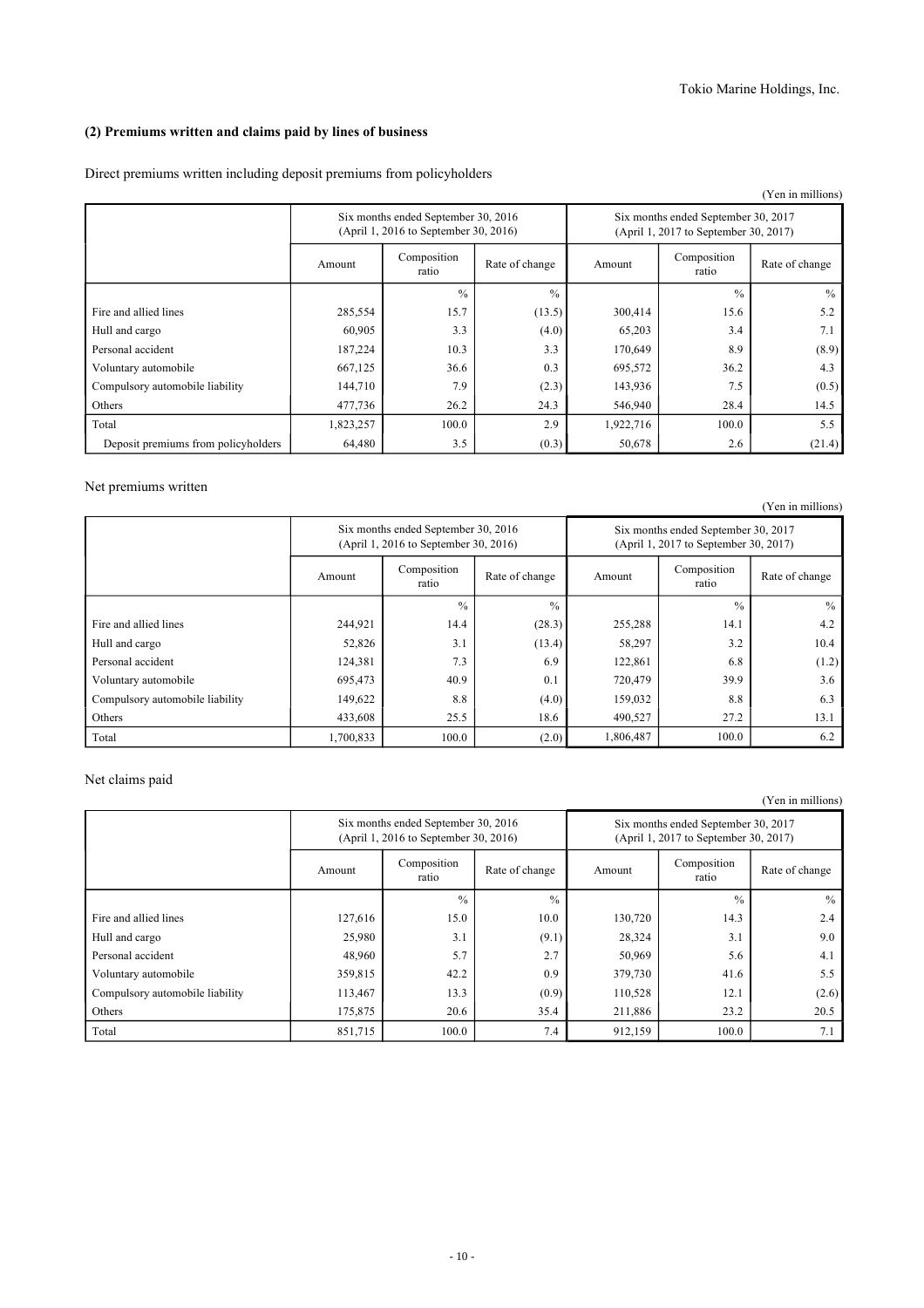# **(3) Securities**

### 1. Bonds held to maturity

|                                                               |                          |                                              |            |                          |                                              |            | (Yen in millions) |
|---------------------------------------------------------------|--------------------------|----------------------------------------------|------------|--------------------------|----------------------------------------------|------------|-------------------|
|                                                               |                          | As of March 31, 2017                         |            | As of September 30, 2017 |                                              |            |                   |
|                                                               |                          | Carrying amount<br>shown on<br>balance sheet | Fair value | Difference               | Carrying amount<br>shown on<br>balance sheet | Fair value | Difference        |
| Those with fair value<br>exceeding the carrying<br>amount     | Domestic debt securities | 3,238,387                                    | 3,977,807  | 739,420                  | 3,209,627                                    | 3,935,653  | 726,025           |
|                                                               | Foreign securities       | 6,788                                        | 6,935      | 146                      | 17,108                                       | 17,493     | 384               |
|                                                               | Subtotal                 | 3,245,175                                    | 3,984,742  | 739,566                  | 3,226,736                                    | 3,953,146  | 726,410           |
| Those with fair value<br>not exceeding the<br>carrying amount | Domestic debt securities | 1,237,858                                    | 1,108,883  | (128, 974)               | 1,374,225                                    | 1,244,290  | (129, 935)        |
|                                                               | Foreign securities       | 29,548                                       | 26,417     | (3, 131)                 | 19,868                                       | 18,341     | (1,527)           |
|                                                               | Subtotal                 | 1,267,407                                    | 1,135,301  | (132, 105)               | 1,394,094                                    | 1,262,632  | (131, 462)        |
| Total                                                         |                          | 4,512,582                                    | 5,120,043  | 607,460                  | 4,620,830                                    | 5,215,778  | 594,947           |

### 2. Bonds earmarked for underwriting reserves

|                                                           |                          |                                              |                      |            |                                              |            | (Yen in millions) |  |
|-----------------------------------------------------------|--------------------------|----------------------------------------------|----------------------|------------|----------------------------------------------|------------|-------------------|--|
|                                                           |                          |                                              | As of March 31, 2017 |            | As of September 30, 2017                     |            |                   |  |
|                                                           |                          | Carrying amount<br>shown on<br>balance sheet | Fair value           | Difference | Carrying amount<br>shown on<br>balance sheet | Fair value | Difference        |  |
| Those with fair value<br>exceeding the carrying<br>amount | Domestic debt securities | 32,789                                       | 34,309               | 1,520      | 27,229                                       | 28,467     | 1,238             |  |
|                                                           | Foreign securities       | 16,145                                       | 16,666               | 521        | 14,628                                       | 15,077     | 449               |  |
|                                                           | Subtotal                 | 48,934                                       | 50,976               | 2,042      | 41,857                                       | 43,545     | 1,687             |  |
| Those with fair value                                     | Domestic debt securities |                                              |                      |            |                                              |            |                   |  |
| not exceeding the                                         | Foreign securities       | 3,977                                        | 3,911                | (65)       | 3,459                                        | 3,414      | (45)              |  |
| carrying amount                                           | Subtotal                 | 3,977                                        | 3,911                | (65)       | 3,459                                        | 3,414      | (45)              |  |
| Total                                                     |                          | 52,911                                       | 54,888               | 1,976      | 45,317                                       | 46,960     | 1,642             |  |

### 3. Available-for-sale securities

| (Yen in millions)                               |                            |                                         |                      |            |                                         |           |            |  |  |
|-------------------------------------------------|----------------------------|-----------------------------------------|----------------------|------------|-----------------------------------------|-----------|------------|--|--|
|                                                 |                            |                                         | As of March 31, 2017 |            | As of September 30, 2017                |           |            |  |  |
|                                                 |                            | Fair value<br>shown on<br>balance sheet | Cost                 | Difference | Fair value<br>shown on<br>balance sheet | Cost      | Difference |  |  |
|                                                 | Domestic debt securities   | 3,541,971                               | 3,138,846            | 403,125    | 3,453,018                               | 3,060,178 | 392,839    |  |  |
|                                                 | Domestic equity securities | 2,397,778                               | 631,003              | 1,766,775  | 2,593,229                               | 624,573   | 1,968,655  |  |  |
| Those with fair value<br>exceeding the cost     | Foreign securities         | 2,324,974                               | 2,172,351            | 152,623    | 3,224,484                               | 3,012,866 | 211,618    |  |  |
|                                                 | Others (Note 2)            | 531,576                                 | 500,651              | 30,924     | 663,043                                 | 625,049   | 37,993     |  |  |
|                                                 | Subtotal                   | 8,796,300                               | 6,442,851            | 2,353,448  | 9,933,775                               | 7,322,668 | 2,611,107  |  |  |
|                                                 | Domestic debt securities   | 406,604                                 | 424,177              | (17, 573)  | 545,196                                 | 563,714   | (18, 517)  |  |  |
|                                                 | Domestic equity securities | 20,501                                  | 22,681               | (2,179)    | 11,243                                  | 12,290    | (1,046)    |  |  |
| Those with fair value<br>not exceeding the cost | Foreign securities         | 1,891,403                               | 1,983,080            | (91,676)   | 1,149,237                               | 1,199,807 | (50, 569)  |  |  |
|                                                 | Others (Note 3)            | 812,131                                 | 834,218              | (22,086)   | 605,693                                 | 619,583   | (13,889)   |  |  |
|                                                 | Subtotal                   | 3,130,640                               | 3,264,157            | (133, 517) | 2,311,372                               | 2,395,395 | (84, 023)  |  |  |
| Total                                           |                            | 11,926,940                              | 9,707,009            | 2,219,931  | 12,245,148                              | 9,718,064 | 2,527,084  |  |  |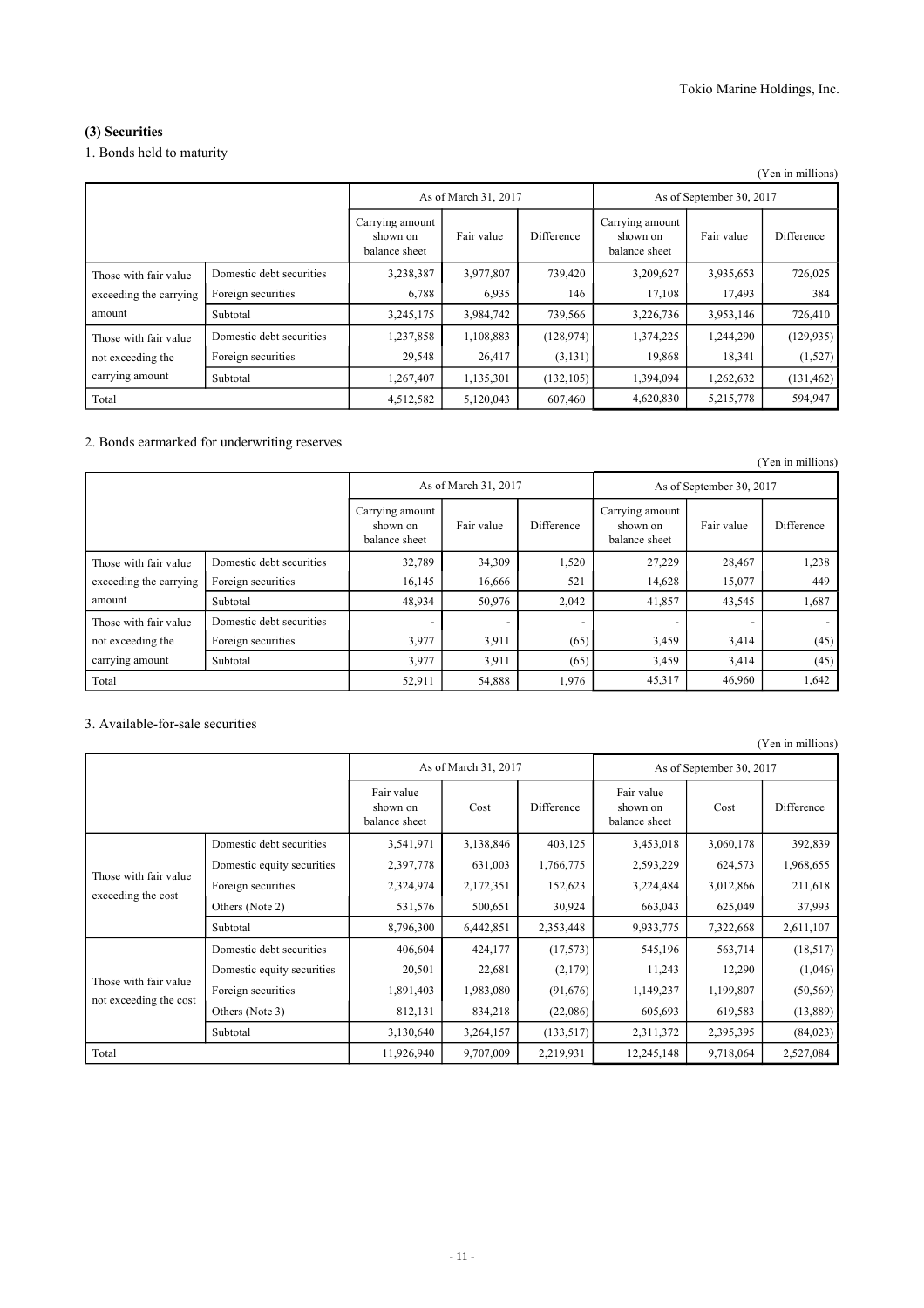- (Note) 1. Available-for-sale securities whose fair value cannot be measured reliably are not included in the table above.
	- 2. As of March 31, 2017, "Others" includes negotiable certificates of deposit (fair value 91 million yen, cost 90 million yen, difference 0 million yen) which are presented as Cash and bank deposits on the consolidated balance sheet, and foreign mortgage securities, etc. (fair value 520,692 million yen, cost 492,852 million yen, difference 27,839 million yen) which are presented as Monetary receivables bought on the consolidated balance sheet. As of September 30, 2017, "Others" includes foreign mortgage securities, etc. (fair value 647,208 million yen, cost 612,934 million yen, difference 34,274 million yen) which are presented as Monetary receivables bought on the consolidated balance sheet.
	- 3. As of March 31, 2017, "Others" includes negotiable certificates of deposit (fair value 64,317 million yen, cost 64,317 million yen) which are presented as Cash and bank deposits on the consolidated balance sheet, and foreign mortgage securities, etc. (fair value 740,254 million yen, cost 761,252 million yen, difference (20,998) million yen) which are presented as Monetary receivables bought on the consolidated balance sheet. As of September 30, 2017, "Others" includes negotiable certificates of deposit (fair value 62,271 million yen, cost 62,271 million yen) which are presented as Cash and bank deposits on the consolidated balance sheet, and foreign mortgage securities, etc. (fair value 536,859 million yen, cost 549,167 million yen, difference (12,307) million yen) which are presented as Monetary receivables bought on the consolidated balance sheet.

#### 4. Securities on which impairment losses were recognized

For the fiscal year 2016, impairment losses of 8,653 million yen (Domestic equity securities 68 million yen, Foreign securities 6,099 million yen, Others 2,485 million yen) were recognized for Available-for-sale securities with fair value. Impairment losses of 1,124 million yen (Domestic equity securities 776 million yen, Foreign securities 347 million yen, Others 0 million yen) were also recognized for those whose fair value cannot be measured reliably.

For the six months ended September 30, 2017, impairment losses of 2,676 million yen (Domestic equity securities 88 million yen, Foreign securities 2,110 million yen, Others 478 million yen) were recognized for Available-for-sale securities with fair value. Impairment losses of 312 million yen (Domestic equity securities 184 million yen, Foreign securities 128 million yen) were also recognized for those whose fair value cannot be measured reliably.

In principle, impairment loss on a security with fair value is recognized when the fair value is below its cost by 30% or more.